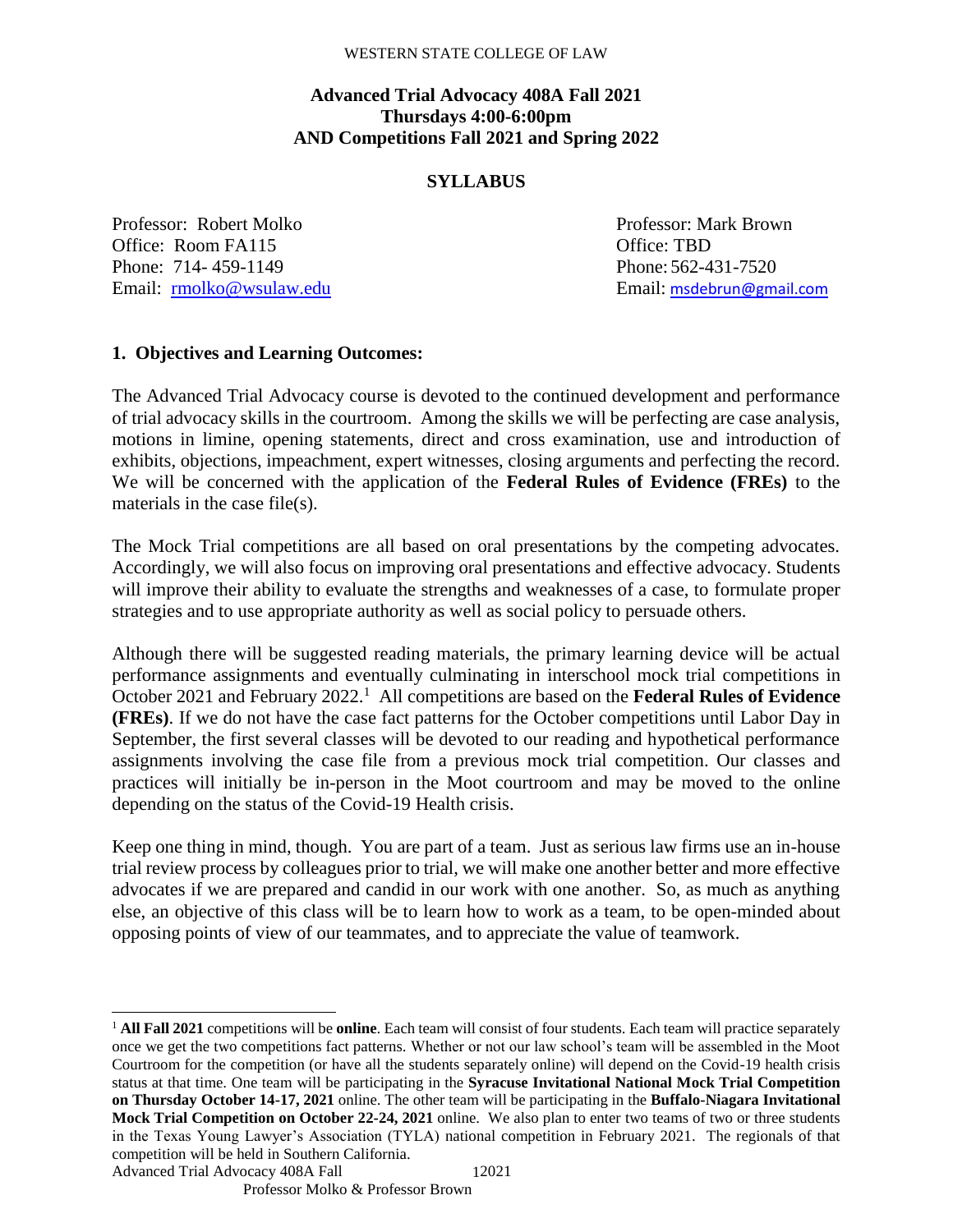## **2. Instructors:**

The course will be taught and the teams will be coached by Professors Brown and Molko who both have extensive criminal trial experience. They may be assisted by former team members.

# **2. Required Texts:**

A copy of the **Federal Rules of Evidence** (the version you used in your Evidence class should suffice).

There are, in the final pages of this syllabus, suggested reading regarding topics pertinent to trial practice from one or more of the texts listed below. **We are suggesting that you NOT purchase the texts unless you have a lot of extra money that you don't want to keep.** Between faculty copies and texts you have already used in another class, there should be enough to go around.

Fundamental Trial Advocacy, Rose (3<sup>d</sup> Ed. West) (hereinafter "Rose"); this book was required in this class in past years and there may be multiple copies around.

Trial Practice, Martin, Radvany, Dubin and Guernsey (2<sup>nd</sup> Ed. LexisNexis) (hereinafter "TP"); this book is and has been a required text in Professor Shapiro's Trial Practice class and there should be multiple copies around.

In addition, portions of the following texts may be helpful, although less so than Rose and TP.

Materials in Trial Advocacy, Problems and Cases, Mauet, Wolfson and Easton (7<sup>th</sup> Ed. Wolters Kluwer)(hereinafter "Mauet"); this book is and has been a required text in Professor Shapiro's Trial Practice class and there should be multiple copies around.

Problems and Materials in Evidence and Trial Advocacy, Volumes I &2 [Cases and Problems], Burns, Lubet and Moberly  $(5<sup>th</sup> Ed. National Institute for Trial Advocacy)$  (hereinafter "NITA"); these books have been used the last couple of years in Evidence Practice class and there may be multiple copies around.

# **3. General structure and Credit:**

The class has two formally scheduled hours each week: Thursday, 4:00-6:00pm. We will also meet less formally at other hours during the week which we will discuss at our first class. We will have group practices and individual practices. Also, as we approach the October competitions, we will meet more often, including sometimes on weekends. Some of the weekend practices may run as much as five hours. It is expected that you will spend an average of more than four hours a week in your preparation outside of the classroom on each fact pattern.

After the October competitions, we will meet for a postmortem and, when appropriate, to prepare for the February competition. This is a two-credits course with one additional credit for each of the competitions.

From day 1, we will be focusing on **not using any notes** when presenting any part of the case. You may create a one page (or less) bullet point summary, but you may NOT read your presentation or questions. It may be difficult at first, but this approach at practices has been shown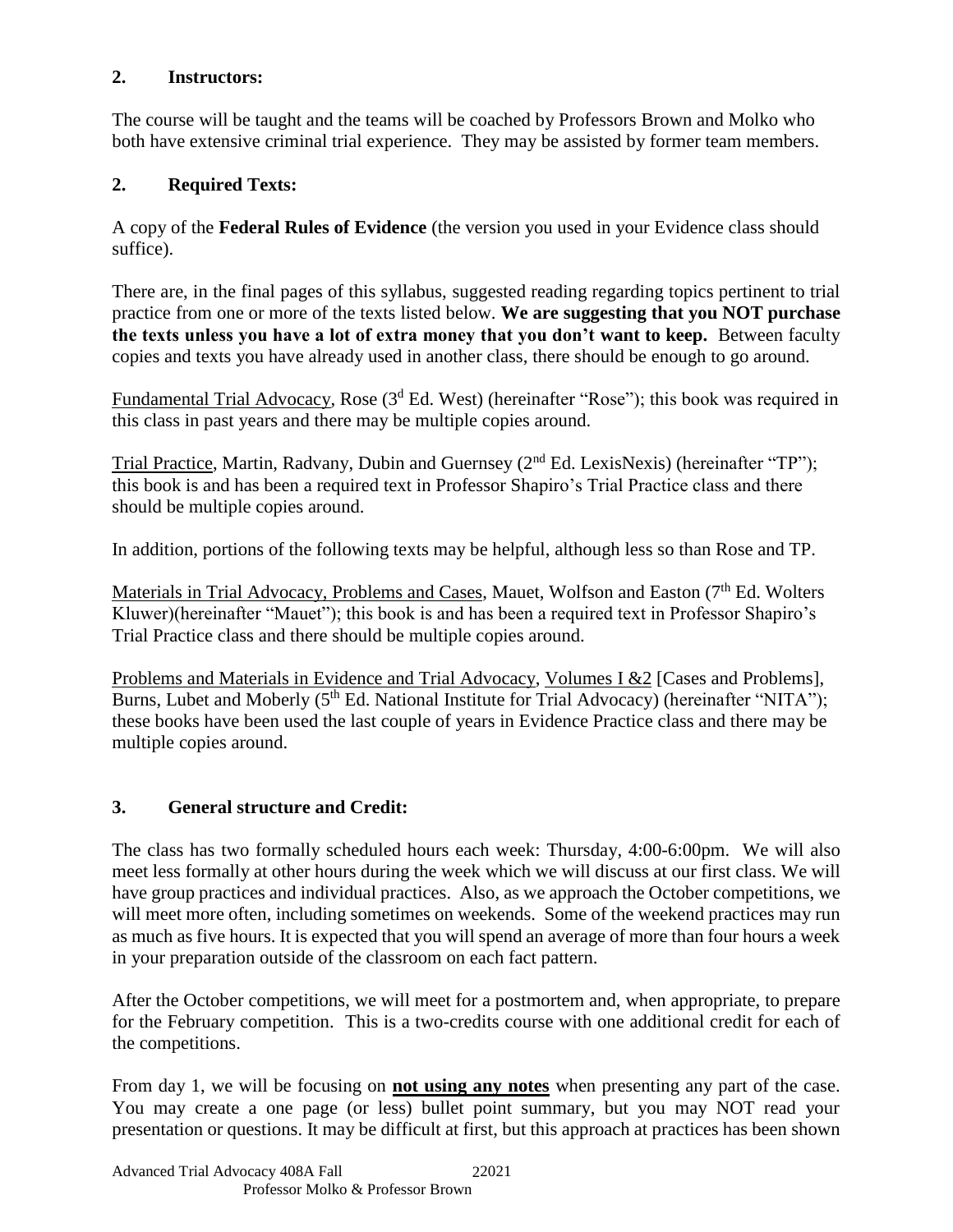to be useful leading up to the competition where all the good teams never use any notes. Competition judges also score you down for using notes.

# **4. Preparation for the First Days of Class**:

Since the starting points for any trial attorney are learning<sup>2</sup> and analyzing the facts of the problem and developing a "theme" and a "factual theory of the case", that's where we will start. We may not have the case file for our mock trial competition problem(s) on the first day of class. In that case, we will use the case file from a previous competition until we do receive the competition fact patterns. A copy of the case file will be distributed in advance of the first day of class. For the first day of class, please learn that case file and be prepared to discuss on the second day of class how you would go about organizing your approach.

An advocate's **"theme"** and **"factual theory of the case"** are critical to determining what evidence is relevant and, therefore, admissible. There are often several possible "factual theories of the case" that can be constructed by the advocate. These theories are often conflicting. One of the crucial responsibilities of the advocate is to consciously and carefully choose which factual theory (and theme) to construct and to present to the trier of fact. Everything that the advocate does during a trial should be consistent with this theme and the factual theory.

**On the first day of classes (Thursday August 19, 2021)**, we will be reviewing some of the very common evidence presentation rules that come up in every trial. **We will practice** how to lay the proper foundation for, inter alia, refreshing a witness' recollection, past recollection recorded, identifying and introducing exhibits, impeachment of a witness with a prior inconsistent statement, along with simultaneously focusing on proper decorum and smoothness of your presentations. You should review the materials which have been posted in the **LexiNexis** webcourse and be prepared for these practice sessions ahead of the first class. Each student should **review the related evidence rules before the first class** and *bring a copy of the Federal Rules of Evidence to each class*.

On the second day of class (August 26), we will ask each student to present a "factual theory of the case" and a "theme" for one side or the other. You should be prepared to do one for either side by having a short written outline (10 bullet points maximum) of your theory which incorporates relevant pieces of evidence. You should be prepared to describe why certain evidence (pro and con) will or will not be admitted. Finally, you should be prepared to critique the "factual theories" and "themes" of other students.

After the second class, our performance assignments will depend on when we get the competition case file(s).

### **6. Exams and Grading:**

 $\overline{\phantom{a}}$ 

There will be no midterm and no final exam for this course.

Each student will receive a numeric final course grade. The grade will be based upon a combination of preparation, team work, contribution and performance. Preparation is the foundation of any trial presentation; it will count as 40 % of your grade. Since we are a team and

32021

Advanced Trial Advocacy 408A Fall <sup>2</sup> Of course, in real life, the process of "learning the facts" is an ongoing one. Almost never will an attorney learn all of the facts in the initial meeting or meetings with the client. In this class, we will have the advantage (that you may never again have) of being able to work with a "closed" case file.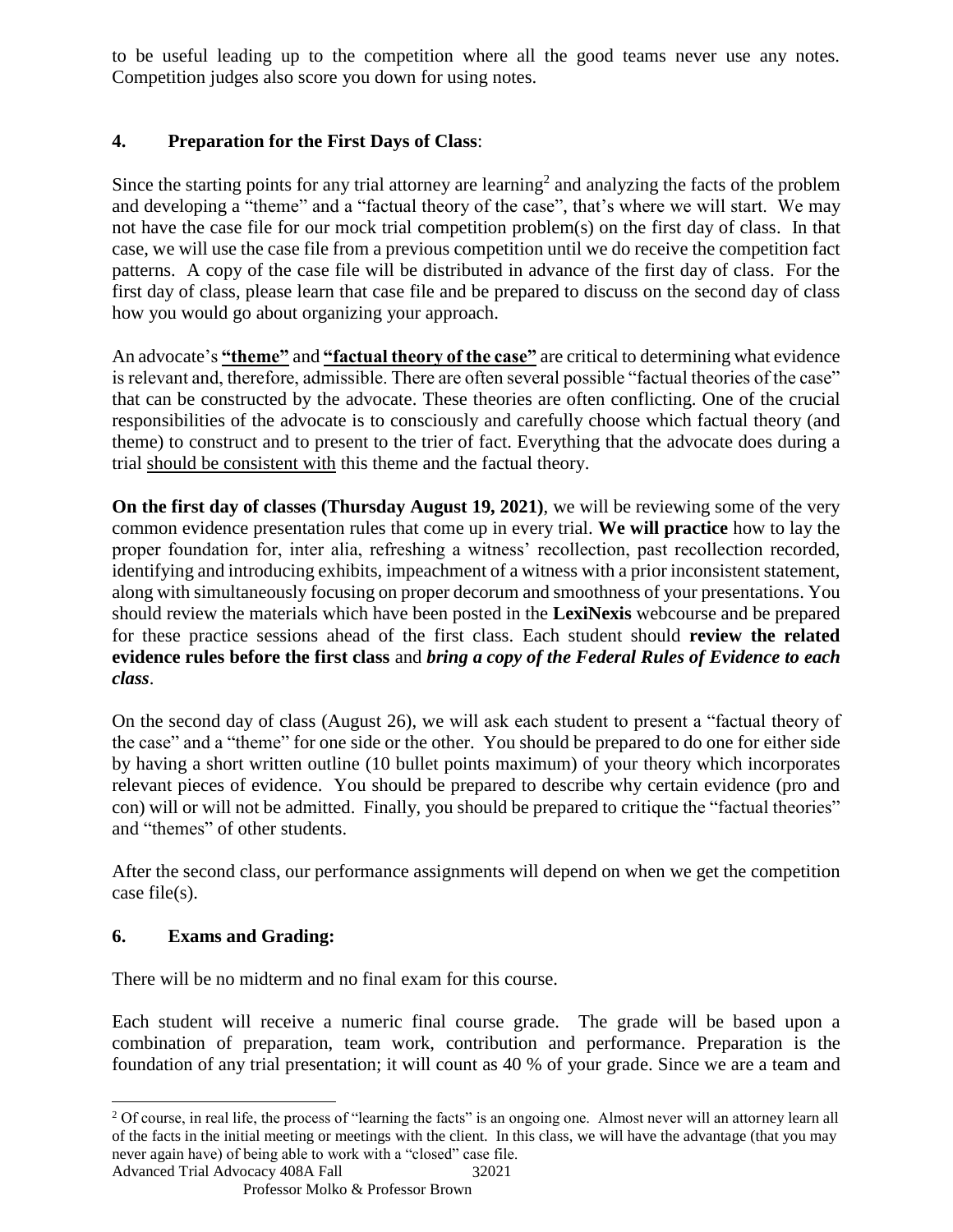we will be practicing as a team during class, attendance (i.e. reliability) and being prepared and being a good teammate is very important. Effectively practicing every part of the trial before the interscholastic competition is critical; we will be competing at a much higher level than an introductory trial practice class against mostly experienced teams from other law schools; the practices will count as 40% of your grade. The performance at the competition will count as 20% of your grade.

## **7. Attendance**

Quite apart from the impact it may have on one's grade, we will take attendance at the beginning of each class by asking you to sign in for the class on a roll sheet. **In accordance with school rules, if you miss more than four (4) 2 hour classes, you will be academically dismissed from the course and will receive a grade of 0.** 

## **8. Office Hours**:

Since we are a team you can pretty much come to see Professor Molko any time you want during his office hours. Professor Brown will let you know when he will be available for office hours. You will also be able to communicate with both professors by email and phone.

## **8. Web Course**

A LexisNexis web course for this class has been set up; you have to enroll in the class by registering on the webcourse. **Please check the web course regularly**. If you are unable to access it, send Professor Molko an email or, better yet, seek help in the library. During the semester we will use the web course to send you emails, make class announcements and post course documents. **Easy and regular communication will be important to our success as a team.** 

### **9. Covid 19 Protocol**

We will all follow the Law school's Covid protocol. At this moment, it entails using the Clear Health Pass APP on your cell phone, uploading proof of complete vaccination or proof of weekly negative testing before entering any of the school's building. The protocol may change depending on the status of the health crisis.

| <b>Week</b> | Date      | <b>Subject</b>  | <b>Reading Assignment</b> | <b>Performance Assignment</b>   |
|-------------|-----------|-----------------|---------------------------|---------------------------------|
|             | August 19 | Exercises in    | - Read the posted         | Refreshing a witness'           |
|             |           | Presentation of | materials on the          | recollection, past recollection |
|             |           | Evidence        | LexisNexis webcourse      | recorded, identifying and       |
|             |           |                 | - Read carefully the      | introducing exhibits,           |
|             |           |                 | actual competition fact   | impeachment of a witness        |
|             |           |                 | pattern if it has been    | with a prior inconsistent       |
|             |           |                 | provided at that time (Or | statement, prior consistent     |
|             |           |                 | the prior competition     | statement use.                  |
|             |           |                 | case file provided)       |                                 |

### **9. Class schedule**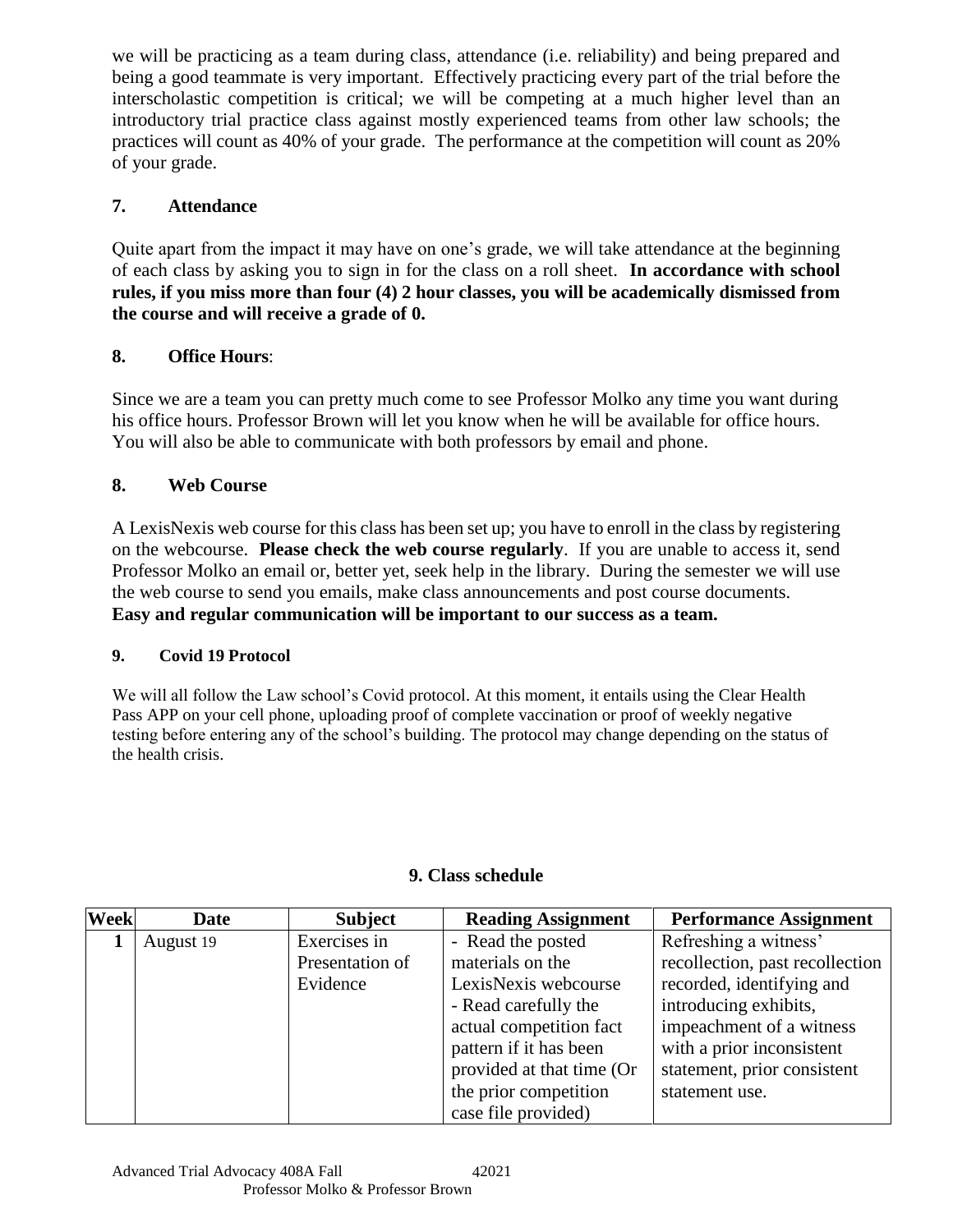| $\overline{2}$          | August 26                         | - Case analysis<br>- Factual theory<br>of the case<br>-Theme of the<br>case | $-Rose, 1-46$<br>$- TP, 3-17$                            | <b>Opening Statements and</b><br><b>Closing Arguments</b><br>Individual presentations.<br>Present your theme and<br>factual theory of the case |
|-------------------------|-----------------------------------|-----------------------------------------------------------------------------|----------------------------------------------------------|------------------------------------------------------------------------------------------------------------------------------------------------|
| 3                       | September 2                       | - Opening<br>statements                                                     | Rose, 63-108<br>- TP, $18-24 & 141-184$                  | Present an opening statement<br>for one side or the other in<br>the provided case                                                              |
| $\overline{\mathbf{4}}$ | September 9                       | - Direct<br>examination                                                     | - Rose, $47-62 \& 109-145$<br>$-$ TP, 185-290            | TBD - some direct exam<br>exercise                                                                                                             |
| 5                       | September 16                      | - Cross<br>examination                                                      | - Rose, 147-193 & 301-<br>332<br>$-$ TP, 365-414         | $TBD$ – some cross exam<br>exercise                                                                                                            |
| 6                       | September 23                      | - Exhibits<br>- Impeachment                                                 | - Rose, 195-217 & 253-<br>287<br>- TP, 291-364 & 415-440 | $TBD$ – some exhibit<br>exercise; some impeachment<br>exercise                                                                                 |
| $\overline{7}$          | September 30                      | - Past<br>recollection<br>- Experts                                         | - Rose, 289-299 & 333-<br>359<br>$-$ TP, 441-496         | $TBD$ – preparation for<br>competition                                                                                                         |
| 8                       | October 7                         | - Closing<br>argument                                                       | - Rose, $361 - 402$<br>$- TP, 497-532$                   | $TBD$ – preparation for<br>competition                                                                                                         |
| 9                       | October 14-17<br>Team 1           | <b>Syracuse</b><br><b>Competition</b>                                       | - Rose, 219-238 & 239-<br>252, 439-451<br>$- TP, 25-80$  | $TBD$ – preparation for<br>competition                                                                                                         |
|                         | <b>10</b> October 22-24<br>Team 2 | <b>Buffalo/Niagara</b><br><b>Competition</b>                                | None, yet                                                | Debriefing Team 1                                                                                                                              |
|                         | 11 October 28                     |                                                                             | None, yet                                                | Debriefing Team 2                                                                                                                              |
|                         | 12 November 4                     | <b>TBD</b>                                                                  |                                                          | <b>TBD</b>                                                                                                                                     |
|                         | 13 November 11                    | <b>TBD</b>                                                                  | None, yet                                                | TBD <sup>*</sup>                                                                                                                               |
|                         | 14 November 18                    | <b>TBD</b>                                                                  | None, yet                                                | TBD <sup>*</sup>                                                                                                                               |
|                         |                                   |                                                                             |                                                          |                                                                                                                                                |
|                         |                                   |                                                                             |                                                          |                                                                                                                                                |

\* The TYLA case file will likely be released in mid-November and the competition will be held in February 2021.

### **10. DISABILITY SERVICES STATEMENT:**

Western State College of Law provides accommodations to qualified students with disabilities. The **Disabilities** Services Office assists qualified students with disabilities in acquiring reasonable and appropriate accommodations and in supporting equal access to services, programs, and activities at Western State College of Law.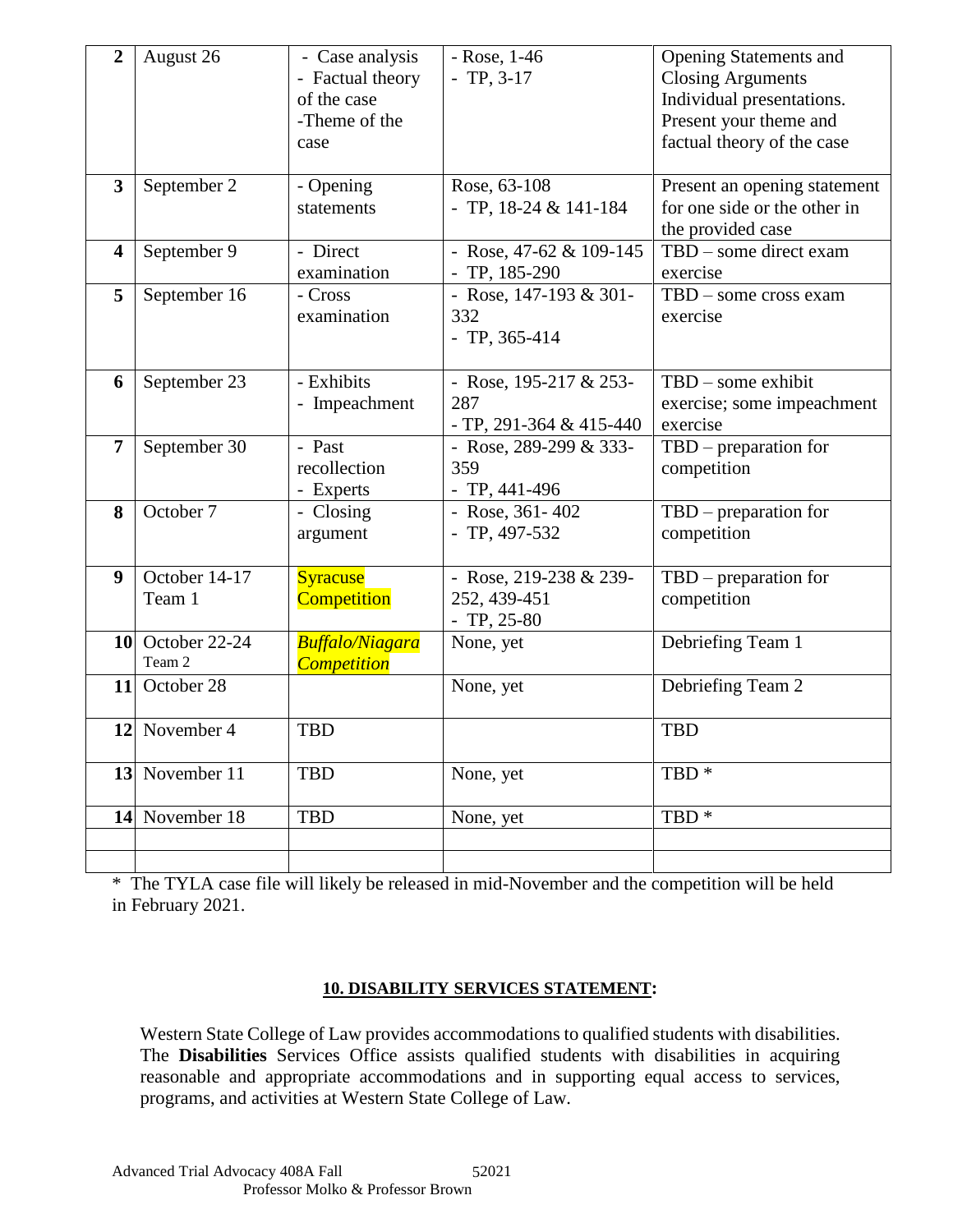To seek reasonable accommodations, a student must contact Senior Assistant Dean Donna Espinoza, Student Services Director and Disabilities Services Coordinator, whose office is in the Students Services Suite. Dean Espinoza's phone number and email address are: (714) 459- 1117; [despinoza@wsulaw.edu.](mailto:despinoza@wsulaw.edu) When seeking accommodations, a student should notify Dean Espinoza of her or his specific limitations and, if known, her or his specific requested accommodations. Students who seek accommodations will be asked to supply medical documentation of the need for accommodation. Classroom accommodations are not retroactive, but are effective only upon the student sharing approved accommodations with the instructor or professor. Therefore, students are encouraged to request accommodations as early as feasible with Dean Espinoza to allow for time to gather necessary documentation. If you have a concern or complaint in this regard, please notify Dean Espinoza; or please notify Dean Allen Easley at [aeasley@wsulaw.edu](mailto:aeasley@wsulaw.edu) or (714) 459-1168. Complaints will be handled in accordance with the College of Law's "Policy against Discrimination and Harassment."

### **11. Western State College of Law – Programmatic Learning Outcomes**

**Western State College of Law's curriculum is designed so that every student achieves a level of competency prior to graduation in each of the eight Programmatic Learning Outcomes listed below:**

#### **(1) Doctrinal Knowledge**

Students will demonstrate knowledge of substantive and procedural law in some of the core curriculum subjects, including Contracts, Criminal Law, Criminal Procedure, Torts, Real Property, Business Association, Evidence, Civil Procedures, Constitutional Law, Estates, Community Property, Remedies, and Professional Responsibility. The actual law will depend on the factual pattern presented to us by each competition.

#### **(2) Practice Skills**

Students will demonstrate the development of other law practice skills. Each student's chosen outcomes within this category will be varied based on the student's particular interests, coursework and work experiences. They may include, but are not limited to, the following topics: oral presentation and advocacy; interviewing; counseling; client service and business development; negotiations, mediation, arbitration, or other alternate dispute resolution methods; advanced legal research and writing (excluding purely academic papers and the first four units earned in introductory first-year legal research and writing class); applied legal writing such as drafting contracts, pleadings, other legal instruments; law practice management or the use of technology in law practice; cultural competency; collaboration or project management; financial analysis, such as accounting, budgeting project management, and valuation; cost benefit analysis in administrative agencies; use of technology, data analyses, or predictive coding; business strategy and behavior; pre-trial preparation, fact investigation, such as discovery, e-discovery, motion practice, assessing evidence, or utilizing experts; trial practice; professional civility and applied ethics; a law clinic that includes a classroom component; or a legal externship that includes a classroom component.

#### **(3) Legal Analysis**

Students will demonstrate the ability to identify the factual and legal issues implicated by a fact pattern and to appropriately use cases (including identifying the salient features of an appropriate precedent case, identifying legally significant similarities or differences between the precedent case and a fact pattern and explaining why those are legally significant) and rules (including the ability to connect legally significant facts in a fact pattern to the rule) to predict how a court would decide the issue. Students will also demonstrate the ability to identify and evaluate the public policies of a precedent case or rule, and be able to evaluate how public policy can impact the application of a rule to the legal issue.

#### **(4) Legal Research**

Students will demonstrate the ability to locate relevant legal authority using a variety of book and electronic resources, and to properly cite to such legal authority.